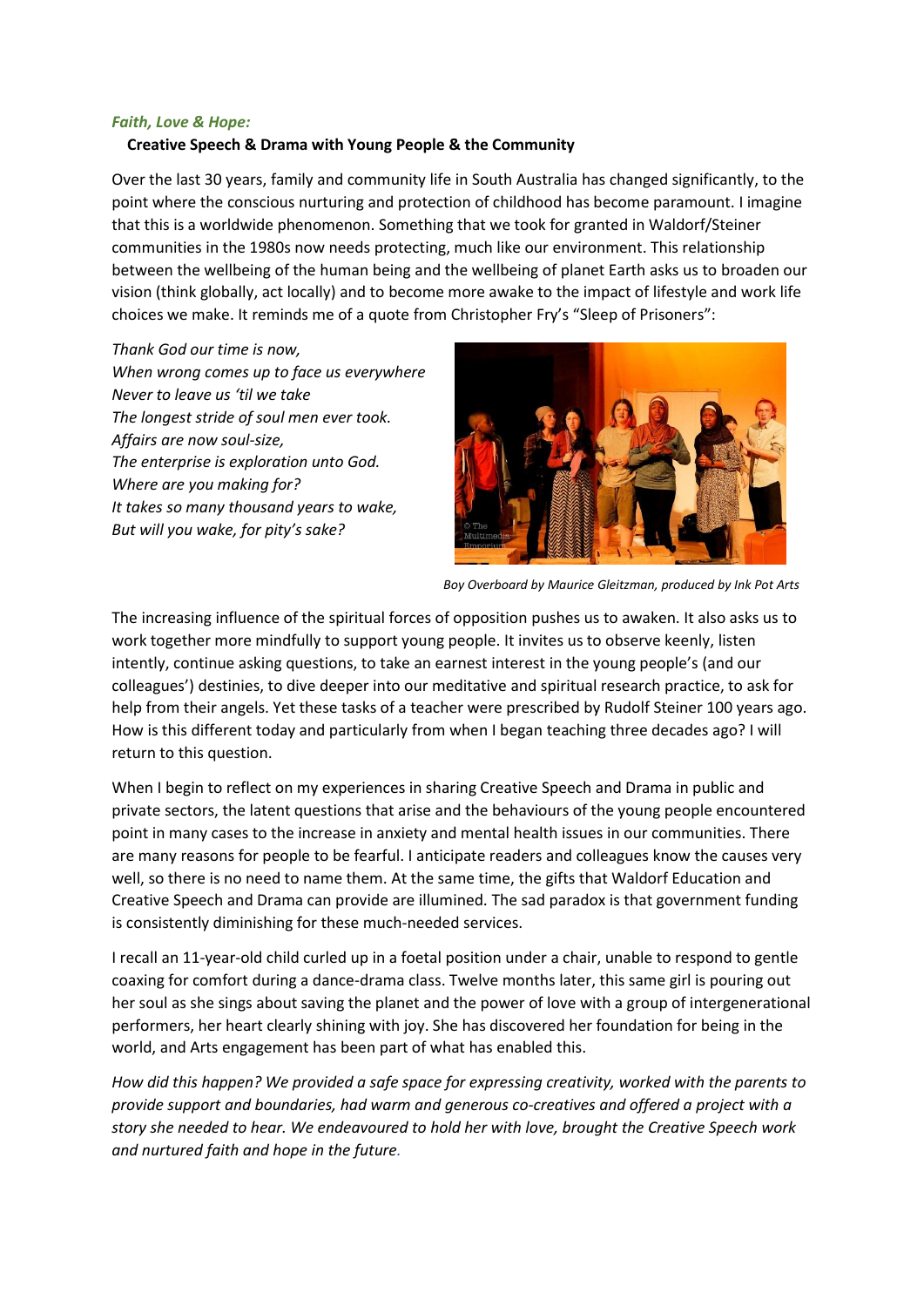I also recall the questions and discussions regarding methodologies with colleagues as we encounter issues of children expressing tantrum behaviour, or not being able to focus in developmentally appropriate ways. We also ponder on why many children are not able to clap in rhythm, or why some have no respect for adults or are beginning to self-harm as early as 7 years old.

*Many questions arise, some we can address immediately and others we hold inwardly with the faith and hope that in due course we will find ways to assist. In this space of not knowing, something new can arise. It is an invitation to those across the threshold to help us.*

Then I remember how a Class One child, unable to focus sufficiently to engage with Morning Circle time (due to family challenges), was six months later enjoying wrestling Laheen the Eagle as an eel in the class' play of the King of Ireland's Son. Soon after, he finds within himself the strength to stand in front of the class to speak his special birthday verse.

*Although still tentative, this child's Class Teacher's consistent love and support has enabled him to feel safer and stronger, providing an opportunity for the Creative Speech work to nourish him. This was enhanced by the joy that the class experienced while creating their Class Play. We now trust that he will gain the confidence he needs in the coming months and years.*

Understanding and consciously incorporating techniques that address anxiety and nervousness, via strengthening the etheric forces, can aid the healing potential for the Creative Speech and Drama artist's work. In Steiner's lecture in Munich, January 11<sup>th</sup> 1912 "Overcoming Nervousness"<sup>1</sup>, he outlines this and provides simple examples for doing so. Pioneer Eurythmist Molly von Heider took these indications and others to provide a helpful overview in trainings she offered Waldorf Teachers worldwide during the 1990s<sup>2</sup>. These can be easily be incorporated into classroom practice with Creative Speech and Drama via poetry recitation with movement and imaginative pictures, drama games and Class Plays:

- $\triangleright$  All movement that takes the child off the ground skipping, jumping, climbing, balancing, dancing (not classical)
- $\triangleright$  Skilful feet and fingers
- $\triangleright$  Working with anticipation
- $\triangleright$  Rhythm, repetition (forwards and in reverse)
- $\triangleright$  Experiencing the language of form
- $\triangleright$  Engaging the student whole-heartedly
- ➢ Memory training
- $\triangleright$  Bringing order out of chaos

Steiner R, "Education as a Social Problem" Dornach Aug 9-17 1919, Anthroposophic Press, New York © 1969

Steiner R, "Art in the Life of Mystery Wisdom" Stuttgart, March 1923, Anthroposophic Press, New York 1935

Steiner R, "St Mark's Gospel" Lecture IV, Berlin, 1910-1911, Rudolf Steiner Publishing Company UK, © 1937

Steiner R, "Conferences with Teachers" Vol I, Stuttgart 1919-1924

<sup>&</sup>lt;sup>1</sup> Steiner R, "Overcoming Nervousness", Lecture given in Munich, Jan 11<sup>th</sup> 1912, translated by RM Querido & G Church © 1973 Anthroposophic Press Inc, USA

<sup>2</sup> Additional texts recommended by Molly von Heider are:

Steiner R, "Practical Advice to Teachers" Lecture cycle Stuttgart 1919, Rudolf Steiner Press, UK © 1976

Steiner R, "Ilkley Course" Lecture II, 1923